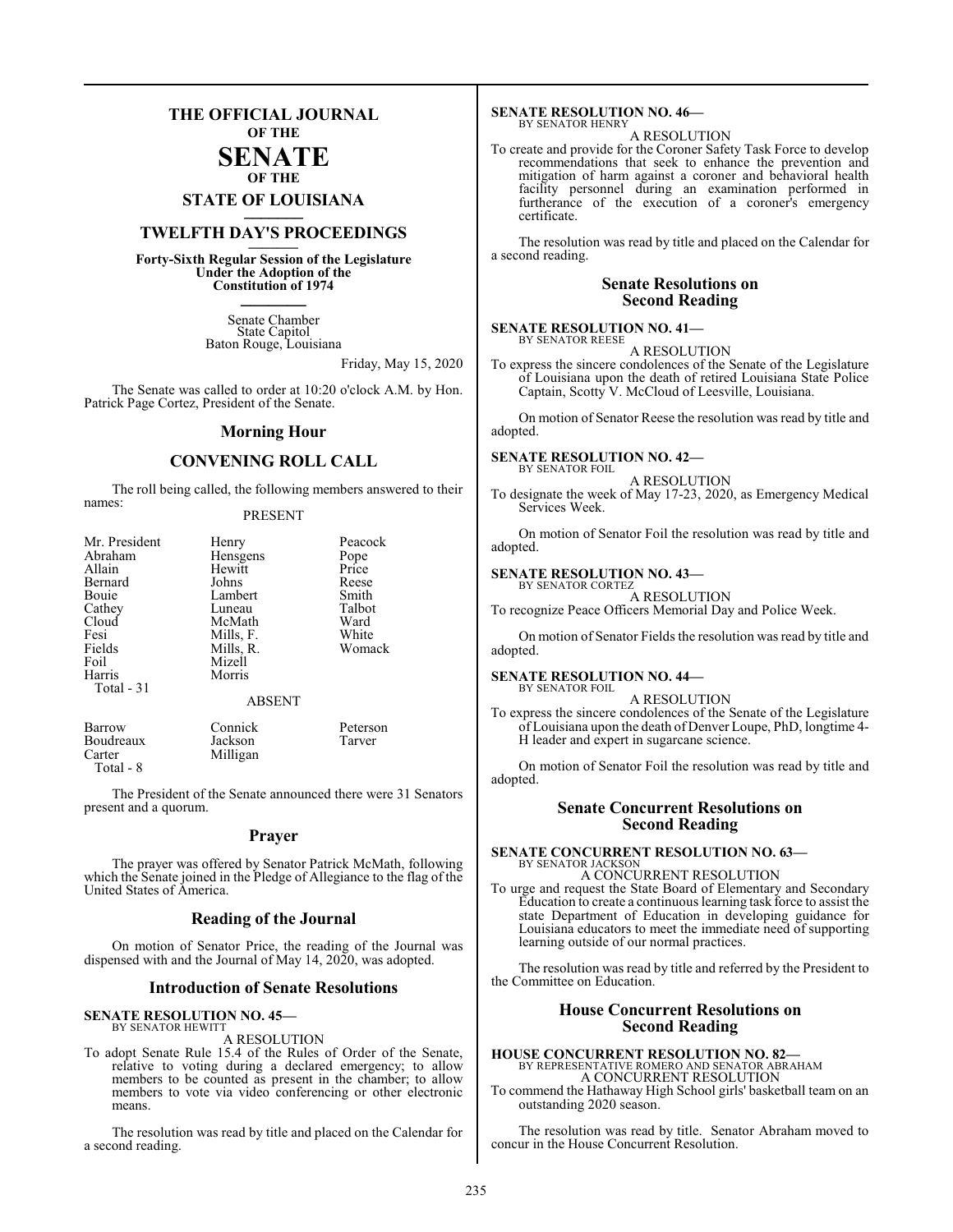### **ROLL CALL**

The roll was called with the following result:

#### YEAS

| Mr. President | Henry       | Morris  |
|---------------|-------------|---------|
| Abraham       | Hensgens    | Peacock |
| Allain        | Hewitt      | Pope    |
| Bernard       | Jackson     | Price   |
| <b>Bouje</b>  | Johns       | Reese   |
| Cathey        | Lambert     | Smith   |
| Cloud         | Luneau      | Talbot  |
| Fesi          | McMath      | Ward    |
| Fields        | Mills, F.   | White   |
| Foil          | Mills, R.   | Womack  |
| Harris        | Mizell      |         |
| Total - 32    |             |         |
|               | <b>NAYS</b> |         |
| Total $-0$    |             |         |
|               | ABSEN       |         |

| Barrow    | Connick  | Tarver |
|-----------|----------|--------|
| Boudreaux | Milligan |        |
| Carter    | Peterson |        |
| Total - 7 |          |        |

The Chair declared the Senate concurred in the House Concurrent Resolution and ordered it returned to the House.

#### **Reconsideration**

The vote by which Senate Bill No. 443 failed to pass on Thursday, May 14, 2020, was reconsidered.

#### **SENATE BILL NO. 443—** BY SENATOR WARD

AN ACT

To enact R.S. 51:1429, relative to advertisements for certain professional services; to provide relative to advertising expenses; to provide relative to unfair trade practices; to provide for penalties; to provide for certain terms and procedures; and to provide for related matters.

On motion of Senator Ward, the amended bill was read by title and returned to the Calendar, subject to call.

#### **Senate Resolutions on Second Reading Reported by Committees**

#### **SENATE RESOLUTION NO. 9—** BY SENATOR CORTEZ

A RESOLUTION

To amend Senate Rule 13.22(A) of the Rules of Order of the Senate, relative to the Senate Executive Committee; to add two additional members to the committee.

Reported favorably by the Committee on Senate and Governmental Affairs.

The resolution was read by title. Senator Johns moved to adopt the Senate Resolution.

#### **ROLL CALL**

The roll was called with the following result:

#### YEAS

Mr. President Henry Morris<br>Abraham Hensgens Peacock

Hensgens

# **Page 2 SENATE 12th DAY'S PROCEEDINGS**

| Allain<br>Bernard             | Hewitt<br>Jackson               | Pope<br>Price   |
|-------------------------------|---------------------------------|-----------------|
| Bouie                         | Johns                           | Reese           |
| Cathey<br>Cloud               | Lambert<br>Luneau               | Smith<br>Talbot |
| Fesi                          | McMath                          | Ward            |
| Fields                        | Mills, F.                       | White           |
| Foil                          | Mills, R.                       | Womack          |
| Harris<br>Total - 32          | Mizell                          |                 |
|                               | <b>NAYS</b>                     |                 |
| Total - 0                     |                                 |                 |
|                               | <b>ABSENT</b>                   |                 |
| Barrow<br>Boudreaux<br>Carter | Connick<br>Milligan<br>Peterson | Tarver          |
| Total - 7                     |                                 |                 |

The Chair declared the Senate had adopted the Senate Resolution.

#### **Senate Concurrent Resolutions on Second Reading Reported by Committees**

## **SENATE CONCURRENT RESOLUTION NO. 22—** BY SENATOR BARROW

A CONCURRENT RESOLUTION

To urge and request the State Board of Elementary and Secondary Education to suspend all statewide assessments for the 2019- 2020 school year due to the imminent threat posed to the citizens of Louisiana by COVID-19.

Reported favorably by the Committee on Education.

The resolution was read by title. Senator Fields moved to adopt the Senate Concurrent Resolution.

#### **ROLL CALL**

The roll was called with the following result:

#### YEAS

| Mr. President | Henry         | Morris  |
|---------------|---------------|---------|
| Abraham       | Hensgens      | Peacock |
| Allain        | Hewitt        | Pope    |
| Bernard       | Jackson       | Price   |
| Bouie         | Johns         | Reese   |
| Cathey        | Lambert       | Smith   |
| Cloud         | Luneau        | Talbot  |
| Fesi          | McMath        | Ward    |
| Fields        | Mills, F.     | White   |
| Foil          | Mills, R.     | Womack  |
| Harris        | Mizell        |         |
| Total - 32    |               |         |
|               | <b>NAYS</b>   |         |
| Total - 0     |               |         |
|               | <b>ABSENT</b> |         |
| Barrow        | Connick       | Tarver  |
| Boudreaux     | Milligan      |         |
| Carter        | Peterson      |         |
| Total - 7     |               |         |

The Chair declared the Senate had adopted the Senate Concurrent Resolution and ordered it sent to the House.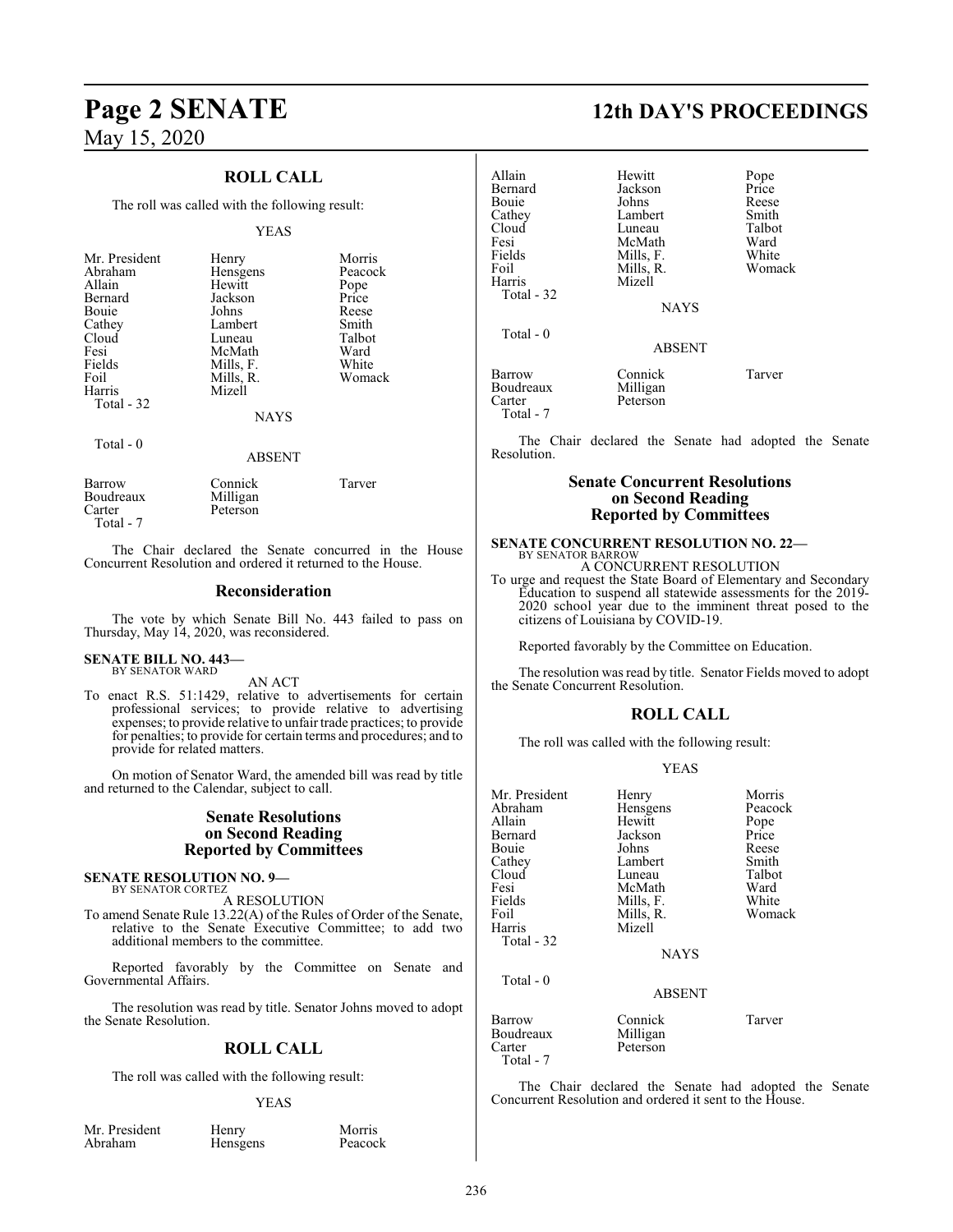# **12th DAY'S PROCEEDINGS Page 3 SENATE**

#### **SENATE CONCURRENT RESOLUTION NO. 55—**

BY SENATOR HEWITT A CONCURRENT RESOLUTION

To establish the Closed Party Primary Task Force to study and make recommendations regarding the development of a closed party primary election systemapplicable at the federal, state, and local levels, beginning with the 2022 congressional elections.

Reported favorably by the Committee on Senate and Governmental Affairs.

The resolution was read by title. Senator Hewitt moved to adopt the Senate Concurrent Resolution.

### **ROLL CALL**

The roll was called with the following result:

#### YEAS

| Mr. President<br>Abraham<br>Allain<br>Bernard<br>Bouie<br>Cathey<br>Cloud<br>Fesi<br>Fields<br>Foil<br>Harris<br>Total $-31$ | Henry<br>Hensgens<br>Hewitt<br>Jackson<br>Johns<br>Lambert<br>Luneau<br>McMath<br>Mills, F.<br>Mills, R.<br>Mizell<br><b>NAYS</b> | Morris<br>Peacock<br>Pope<br>Price<br>Reese<br>Talbot<br>Ward<br>White<br>Womack |
|------------------------------------------------------------------------------------------------------------------------------|-----------------------------------------------------------------------------------------------------------------------------------|----------------------------------------------------------------------------------|
| Smith<br>Total - 1                                                                                                           | <b>ABSENT</b>                                                                                                                     |                                                                                  |

| Barrow    | Connick  | Tarver |
|-----------|----------|--------|
| Boudreaux | Milligan |        |
| Carter    | Peterson |        |
| Total - 7 |          |        |

The Chair declared the Senate had adopted the Senate Concurrent Resolution and ordered it sent to the House.

# **SENATE CONCURRENT RESOLUTION NO. 56—** BY SENATOR HEWITT AND REPRESENTATIVE GAROFALO

A CONCURRENT RESOLUTION

To urge and request the Coastal Protection and Restoration Authority and the Department of Wildlife and Fisheries to cooperate in developing projects and programs to rehabilitate the productivity of the oyster resource, promote the viability of the oyster industry in Louisiana, assist the oyster industry with responding to a changing coast, and address competing uses for coastal water bottoms, including integrated coastal protection.

Reported favorably by the Committee on Education.

The resolution was read by title. Senator Hewitt moved to adopt the Senate Concurrent Resolution.

#### **ROLL CALL**

The roll was called with the following result:

#### YEAS

| Mr. President | Henry    | Morris        |
|---------------|----------|---------------|
| Abraham       | Hensgens | Peacock       |
| Allain        | Hewitt   | Pope<br>Price |
| Bernard       | Jackson  |               |
| Bouie         | Johns    | Reese         |
| Cathey        | Lambert  | Smith         |

# May 15, 2020

| Cloud      | Luneau        | Talbot |
|------------|---------------|--------|
| Fesi       | McMath        | Ward   |
| Fields     | Mills, F.     | White  |
| Foil       | Mills, R.     | Womack |
| Harris     | Mizell        |        |
| Total - 32 |               |        |
|            | <b>NAYS</b>   |        |
| Total - 0  |               |        |
|            | <b>ABSENT</b> |        |
| Barrow     | Connick       | Tarver |
| Boudreaux  | Milligan      |        |
| Carter     | Peterson      |        |
| Total - 7  |               |        |

The Chair declared the Senate had adopted the Senate Concurrent Resolution and ordered it sent to the House.

#### **Senate Bills and Joint Resolutions on Third Reading and Final Passage**

#### **Bagneris Rule**

Senator Price moved to invoke the rule to temporarily pass over controversial Senate Bills on Third Reading and Final Passage with the intention of taking them up later, in their regular order and to specifically start with Senate Bill No. 180.

Without objection, so ordered.

**SENATE BILL NO. 180—** BY SENATOR MORRIS

AN ACT

To amend and reenact R.S. 22:512(16), 513, 519, 1545(C)(2), and  $1571(E)(1)$  and to enact R.S.  $22:1545(C)(7)$ , relative to title insurers; to provide definitions; to provide for qualifications and licensing of individual and agency title insurers; and to provide for related matters.

#### **Floor Amendments**

Senator Fred Mills sent up floor amendments.

#### **SENATE FLOOR AMENDMENTS**

Amendments proposed by Senator Fred Mills on behalf of the Legislative Bureau to Engrossed Senate Bill No. 180 by Senator Morris

AMENDMENT NO. 1 On page 2, line 18, change "**agent**" to "**agency**"

AMENDMENT NO. 2 On page 3, line 4, change "**one year**" to "**one-year**"

#### AMENDMENT NO. 3

On page 3, line 19, change "**agent**" to "**agency**"

On motion of Senator Fred Mills, the amendments were adopted.

The bill was read by title. Senator Morris moved the final passage of the amended bill.

#### **ROLL CALL**

The roll was called with the following result:

Hensgens

#### YEAS

Mr. President Henry Morris<br>Abraham Hensgens Peacock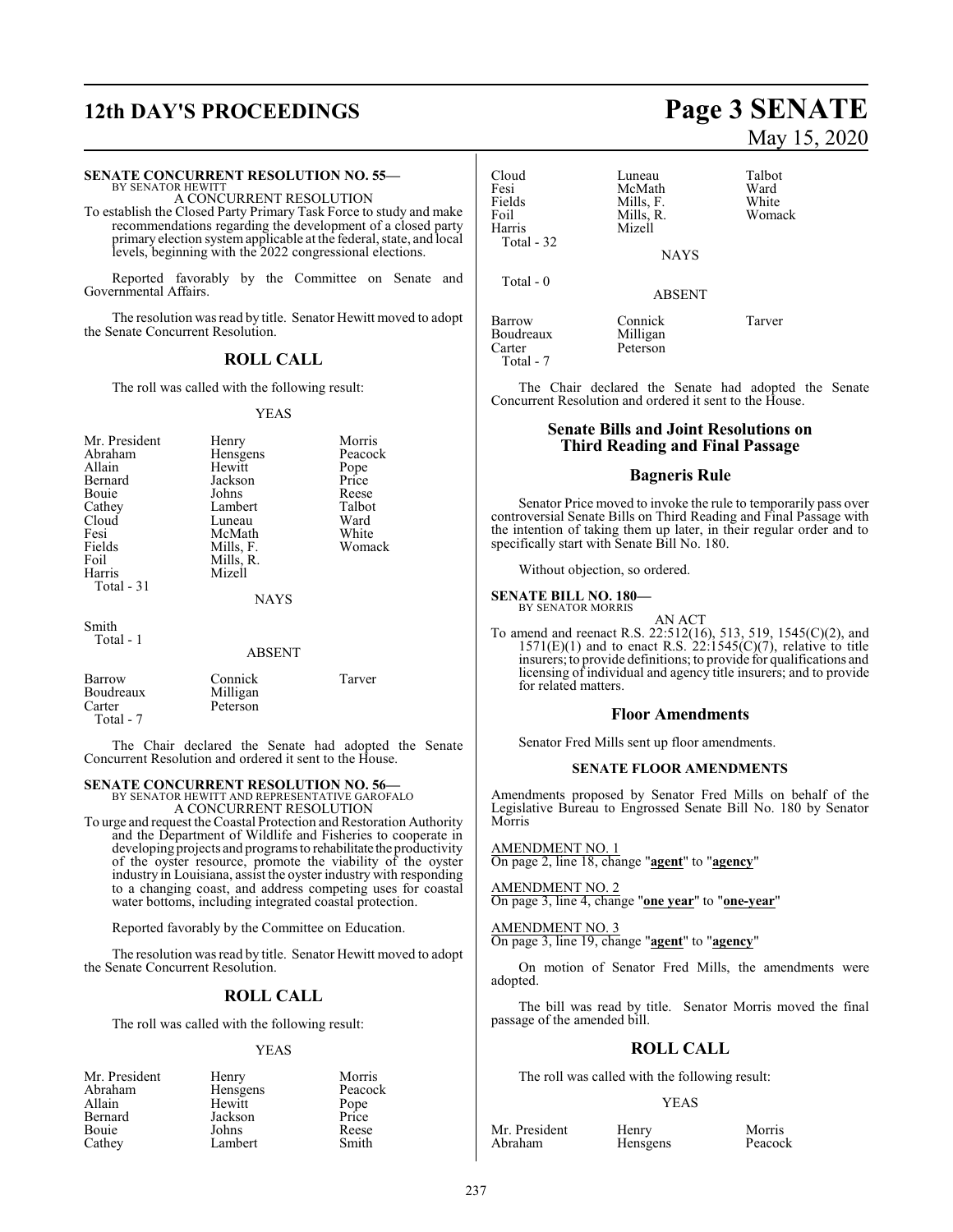| Allain      | Hewitt        | Pope   |
|-------------|---------------|--------|
| Bernard     | Jackson       | Price  |
| Bouie       | Johns         | Reese  |
| Cathey      | Lambert       | Smith  |
| Cloud       | Luneau        | Ward   |
| Fesi        | McMath        | White  |
| Fields      | Mills, F.     | Womack |
| Foil        | Mills, R.     |        |
| Harris      | Mizell        |        |
| Total $-31$ |               |        |
|             | <b>NAYS</b>   |        |
| Total - 0   |               |        |
|             | <b>ABSENT</b> |        |
| Barrow      | Connick       | Talbot |
| Boudreaux   | Milligan      | Tarver |
| Carter      | Peterson      |        |

The Chair declared the amended bill was passed, ordered reengrossed and sent to the House. Senator Morris moved to reconsider the vote by which the bill was passed and laid the motion on the table.

#### **SENATE BILL NO. 183—** BY SENATOR HARRIS

Total - 8

AN ACT

To amend and reenact R.S. 18:428(A) and (F), and to enact R.S.  $18:428(G)$  and  $1309(A)(5)$ ; relative to law enforcement assistance at polling places under certain circumstances; to provide for law enforcement officers to assist in preserving order; to provide for the protection of election officials; and to provide for related matters.

The bill was read by title. Senator Harris moved the final passage of the bill.

#### **ROLL CALL**

The roll was called with the following result:

#### YEAS

| Mr. President<br>Abraham<br>Allain<br>Bernard<br>Bouie<br>Cathey<br>Cloud<br>Fesi<br>Fields<br>Foil<br>Harris<br>Total - 32 | Henry<br>Hensgens<br>Hewitt<br>Jackson<br>Johns<br>Lambert<br>Luneau<br>McMath<br>Mills, F.<br>Mills, R.<br>Mizell<br><b>NAYS</b> | Morris<br>Peacock<br>Pope<br>Price<br>Reese<br>Smith<br>Talbot<br>Ward<br>White<br>Womack |
|-----------------------------------------------------------------------------------------------------------------------------|-----------------------------------------------------------------------------------------------------------------------------------|-------------------------------------------------------------------------------------------|
| Total - 0                                                                                                                   | <b>ABSENT</b>                                                                                                                     |                                                                                           |
| Barrow<br>Boudreaux<br>Carter<br>Total - 7                                                                                  | Connick<br>Milligan<br>Peterson                                                                                                   | Tarver                                                                                    |

The Chair declared the bill was passed and ordered it sent to the House. Senator Harris moved to reconsider the vote by which the bill was passed and laid the motion on the table.

# **Page 4 SENATE 12th DAY'S PROCEEDINGS**

#### **SENATE BILL NO. 271—**

BY SENATOR JOHNS

AN ACT To amend and reenact R.S. 22:1872(23), 1873(C), 1874(A)(3), and 1878, relative to the Health Care Consumer Billing and Disclosure Protection Act; to provide for definitions; to provide relative to billing by contracted healthcare providers; and to provide for related matters.

#### **Floor Amendments**

Senator Johns proposed the following amendments.

#### **SENATE FLOOR AMENDMENTS**

Amendments proposed by Senator Johns to Engrossed Senate Bill No. 271 by Senator Johns

AMENDMENT NO. 1 On page 2, line 1, after "**authorized by**" and before "**this**" insert "**an agreement with the provider under**"

On motion of Senator Johns, the amendments were adopted.

The bill was read by title. Senator Johns moved the final passage of the amended bill.

### **ROLL CALL**

The roll was called with the following result:

YEAS

| Mr. President<br>Abraham<br>Allain<br>Bernard<br>Bouie<br>Cathey<br>Cloud<br>Fesi<br>Fields<br>Foil<br>Harris<br>Total - 32 | Henry<br>Hensgens<br>Hewitt<br>Jackson<br>Johns<br>Lambert<br>Luneau<br>McMath<br>Mills, F.<br>Mills, R.<br>Mizell<br><b>NAYS</b> | Morris<br>Peacock<br>Pope<br>Price<br>Reese<br>Smith<br>Talbot<br>Ward<br>White<br>Womack |
|-----------------------------------------------------------------------------------------------------------------------------|-----------------------------------------------------------------------------------------------------------------------------------|-------------------------------------------------------------------------------------------|
| Total - 0                                                                                                                   | <b>ABSENT</b>                                                                                                                     |                                                                                           |
| Barrow<br>Boudreaux<br>Carter<br>Total - 7                                                                                  | Connick<br>Milligan<br>Peterson                                                                                                   | Tarver                                                                                    |

The Chair declared the amended bill was passed, ordered reengrossed and sent to the House. Senator Johns moved to reconsider the vote by which the bill was passed and laid the motion on the table.

#### **SENATE BILL NO. 365—** BY SENATOR CLOUD

AN ACT To amend and reenact the introductory paragraph of R.S.  $17:221.6(D)$ ,  $2926(B)$ , and  $3006$ , and R.S.  $23:76(\overline{C})(8)$ , and to enact R.S. 17:2925(C), 2926(A)(3), and 2930(D), relative to individual graduation plans; to require that certain information relative to demand jobs be provided to students; and to provide for related matters.

#### **Floor Amendments**

Senator Fred Mills sent up floor amendments.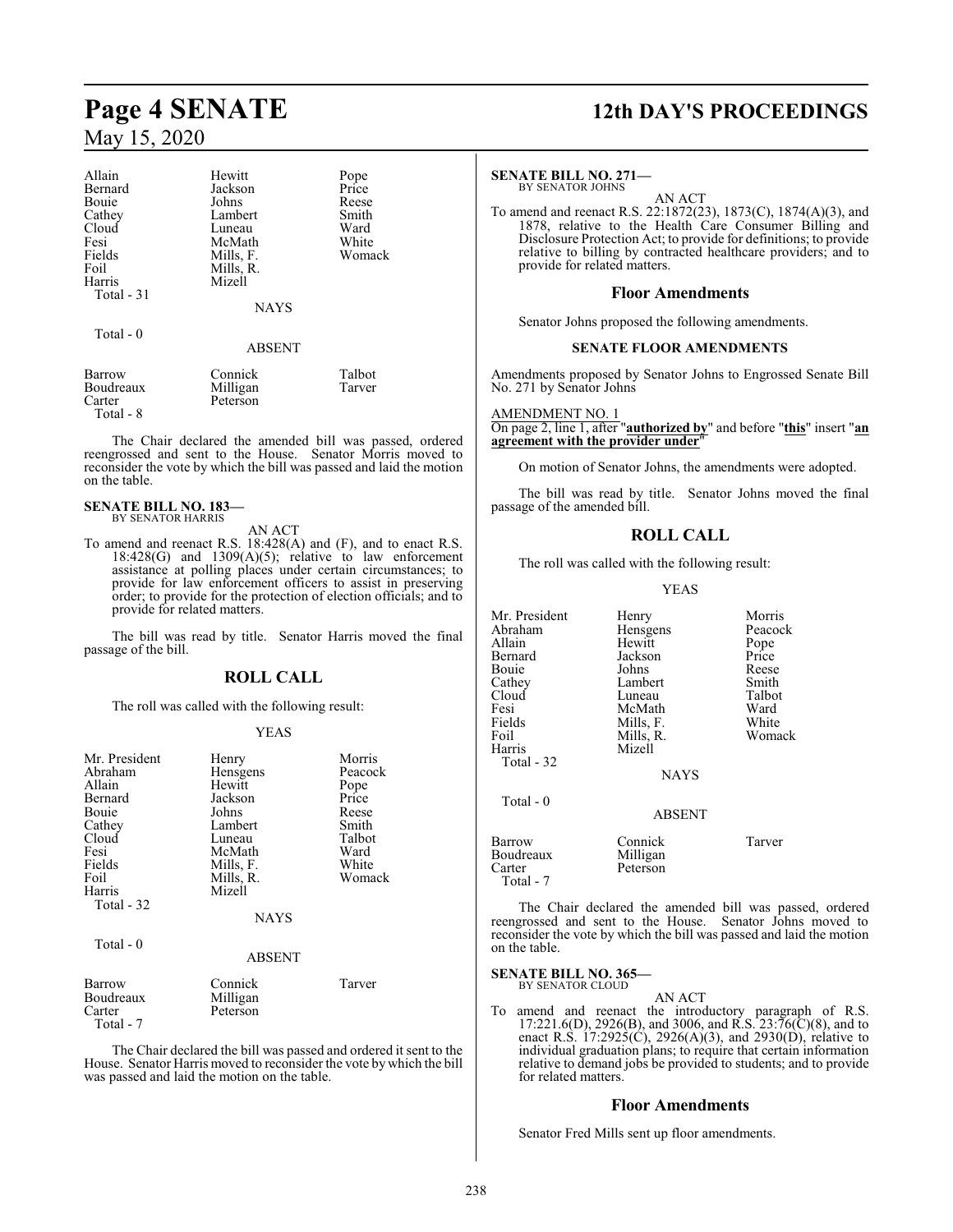# **12th DAY'S PROCEEDINGS Page 5 SENATE**

#### **SENATE FLOOR AMENDMENTS**

Amendments proposed by Senator Fred Mills on behalf of the Legislative Bureau to Engrossed Senate Bill No. 365 by Senator Cloud

AMENDMENT NO. 1 On page 1, line 5, change "demand" to "high-demand"

AMENDMENT NO. 2 On page 2, line 4, change "**demand**" to "**high-demand**"

AMENDMENT NO. 3 On page 2, line 14, change "**demand**" to "**high-demand**"

AMENDMENT NO. 4 On page 2, line 26, change "**demand**" to "**high-demand**"

AMENDMENT NO. 5 On page 2, line 28, change "**demand**" to "**high-demand**"

AMENDMENT NO. 6 On page 3, lines 9-10, change "**high demand, high wage**" to "**highdemand, high-wage**"

AMENDMENT NO. 7 On page 3, line 17, change "**demand**" to "**high-demand**"

AMENDMENT NO. 8 On page 4, line 5, change "**demand**" to "**high-demand**"

AMENDMENT NO. 9 On page 4, line 17, change "**demand**" to "**high-demand**"

Onmotion ofSenator Fred Mills, the amendments were adopted.

On motion of Senator Cloud, the amended bill was read by title and returned to its regular order on Third Reading and Final Passage.

#### **SENATE BILL NO. 373—** BY SENATOR CLOUD

AN ACT

To amend and reenact R.S. 22:1964(20)(a) and (b), relative to unfair or deceptive methods, acts, and practices in the business of insurance; to provide with respect to the failure to provide claims history within ten business days of receipt of the insured's written request; to include mail, fax, and email as methods for submitting the request; and to provide for related matters.

The bill was read by title. Senator Cloud moved the final passage of the bill.

#### **ROLL CALL**

The roll was called with the following result:

#### YEAS

| Mr. President                | Harris                 | Mizell  |
|------------------------------|------------------------|---------|
| Abraham                      | Henry                  | Morris  |
| Allain                       | Hensgens               | Peacock |
| Bernard                      | Hewitt                 | Pope    |
| Bouie                        | Jackson                | Price   |
| Cathey                       | Johns                  | Reese   |
| Cloud                        | Lambert                | Smith   |
| Connick                      | Luneau                 | Ward    |
| Fesi                         | McMath                 | Womack  |
| Fields<br>Foil<br>Total - 31 | Mills, F.<br>Mills, R. |         |
|                              | <b>NAYS</b>            |         |

 $Total - 0$ 

# May 15, 2020

#### ABSENT

Talbot

Barrow Milligan Tarver Boudreaux Peterson<br>Carter Talbot Total - 8

The Chair declared the bill was passed and ordered it sent to the House. Senator Cloud moved to reconsider the vote by which the bill was passed and laid the motion on the table.

**SENATE BILL NO. 517— (Substitute of Senate Bill No. 388 by**

Senator Fields)<br>CATHEY, CLOUD, CONNICK, CORTEZ, FESI, FOLLAIN, BERNARD, BOUIE,<br>CATHEY, CLOUD, CONNICK, CORTEZ, FESI, FOIL, HARRIS, HENRY,<br>MENSGENS, HEWITT, JACKSON, JOHNS, LAMBERT, LUNEAU,<br>MCMATH, FRED MILLS, ROBERT MILLS, AN ACT

To amend and reenact R.S. 23:1233, relative to law enforcement officers; to provide relative to workers' compensation weekly death benefit of the surviving spouse; to allow continuation of benefits upon remarriage; and to provide for related matters.

#### **Floor Amendments**

Senator Fred Mills sent up floor amendments.

#### **SENATE FLOOR AMENDMENTS**

Amendments proposed by Senator Fred Mills on behalf of the Legislative Bureau to Engrossed Senate Bill No. 517 by Senator Fields

AMENDMENT NO. 1

On page 2, line 5, after "Subpart D" delete the remainder of the line and insert "**of this Part**"

#### AMENDMENT NO. 2

On page 2, line 6, delete "the Chapter"

On motion of Senator Fred Mills, the amendments were adopted.

The bill was read by title. Senator Fields moved the final passage of the amended bill.

### **ROLL CALL**

The roll was called with the following result:

#### YEAS

| Harris        | Mizell                          |
|---------------|---------------------------------|
|               | Morris                          |
| Hensgens      | Peacock                         |
| Hewitt        | Pope                            |
| Jackson       | Price                           |
| Johns         | Reese                           |
| Lambert       | Smith                           |
| Luneau        | Ward                            |
| McMath        | White                           |
|               | Womack                          |
|               |                                 |
|               |                                 |
| <b>NAYS</b>   |                                 |
|               |                                 |
| <b>ABSENT</b> |                                 |
| 1.7111        | —                               |
|               | Henry<br>Mills, F.<br>Mills, R. |

Barrow Milligan Tarver Talbot

Boudreaux<br>Carter

Total - 7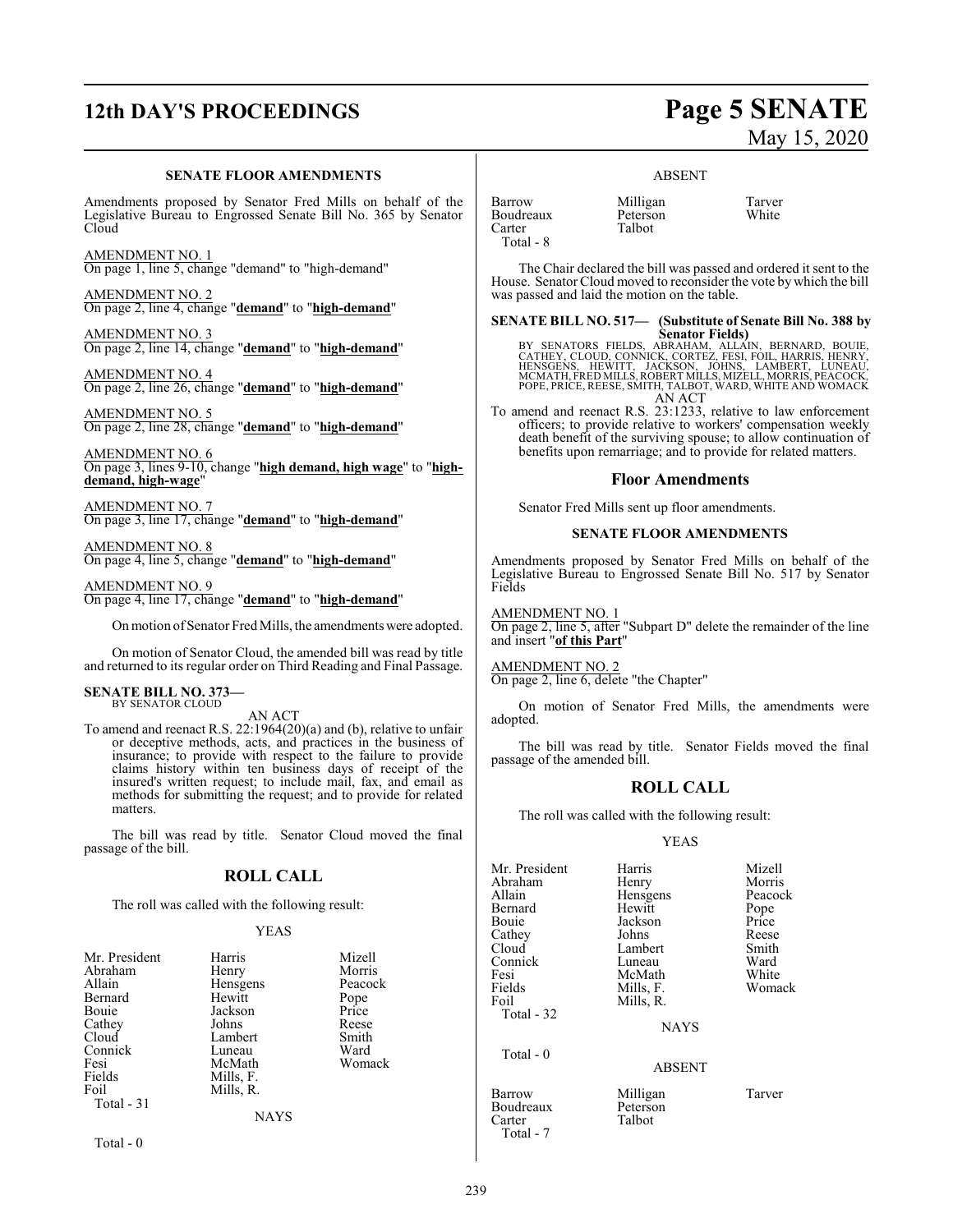The Chair declared the amended bill was passed, ordered reengrossed and sent to the House. Senator Fields moved to reconsider the vote by which the bill was passed and laid the motion on the table.

#### **Rules Suspended**

Senator Talbot asked for and obtained a suspension of the rules to revert to the Morning Hour.

#### **Message from the House**

#### **ASKING CONCURRENCE IN HOUSE BILLS AND JOINT RESOLUTIONS**

May 15, 2020

To the Honorable President and Members of the Senate:

I am directed to inform your honorable body that the House of Representatives has finally passed and asks your concurrence in the following House Bills and Joint Resolutions:

| HB No. 202 | HR No. 220 | HB No. 284       |
|------------|------------|------------------|
| HB No. 412 | HB No. 583 | HB No. 691       |
| HB No. 736 | HB No. 758 | <b>HB</b> No. 97 |
| HB No. 442 | HB No. 477 | HB No. 514       |
| HB No. 607 | $HB$ No. 6 | HB No. 29        |
| HB No. 57  | HB No. 65  | HB No. 77        |
| HB No. 89  | HB No. 110 | HB No. 111       |
| HB No. 164 | HB No. 181 | HB No. 184       |

Respectfully submitted, MICHELLE D. FONTENOT Clerk of the House of Representatives

#### **House Bills and Joint Resolutions on First Reading**

**HOUSE BILL NO. 6—** BY REPRESENTATIVE GREGORY MILLER AN ACT

To amend and reenact R.S. 49:1401, relative to reports by agencies in the executive branch ofstate government; to repeal provisions providing for the automatic expiration of requirements for such reports and related provisions for extending such requirements; to provide for notification concerning such reports; to provide for evaluation of reporting requirements by legislative committees; and to provide for related matters.

The bill was read by title and placed on the Calendar for a second reading.

#### **HOUSE BILL NO. 29—** BY REPRESENTATIVE BACALA

AN ACT

To amend and reenact R.S. 14:403.3(A) and R.S. 40:2521, relative to reports of missing children; to provide relative to the duty oflaw enforcement upon receipt of reports of missing children; to provide relative to the entities to which the law enforcement agency is required and permitted to report; to provide relative to the entry of certain information into the National Crime Information Center's database; to provide relative to the time period within which the entry and reporting occur; and to provide for related matters.

# **Page 6 SENATE 12th DAY'S PROCEEDINGS**

The bill was read by title and placed on the Calendar for a second reading.

#### **HOUSE BILL NO. 57—**

BY REPRESENTATIVE MUSCARELLO AN ACT

To enact Code of Criminal Procedure Article 404(I), relative to jury commissions; to provide for the functions of the jury commission in the parish of Tangipahoa; to transfer the functions of the jury commission to the clerk of court of Tangipahoa Parish; and to provide for related matters.

The bill was read by title and placed on the Calendar for a second reading.

## **HOUSE BILL NO. 65—** BY REPRESENTATIVE DWIGHT

AN ACT

To amend and reenact R.S. 14:139.1(C), relative to the crime of political payroll padding; to provide relative to the exceptions to the crime of political payroll padding by a sheriff; to provide for additional exceptions when no opponent qualifies to run against an incumbent sheriff or when an incumbent sheriff's reelection has been officially declared; and to provide for related matters.

The bill was read by title and placed on the Calendar for a second reading.

# **HOUSE BILL NO. 77—** BY REPRESENTATIVE DEVILLIER

AN ACT

To enact Subpart (2) of Part II of Chapter 5 of Title 15 of the Louisiana Revised Statutes of 1950, to be comprised of R.S. 15:574.14, and Code of Criminal Procedure Article 895(P), relative to supervision of persons on probation or parole; to provide relative to the reporting requirements of persons on probation or parole; to authorize the use of certain technology to comply with reporting requirements; to provide certain specifications for the technology; to provide relative to when the technology may be used; to authorize the Department of Public Safety and Corrections to promulgate certain rules; and to provide for related matters.

The bill was read by title and placed on the Calendar for a second reading.

**HOUSE BILL NO. 89—**

BY REPRESENTATIVE JAMES

AN ACT To amend and reenact R.S. 40:964(Schedule II)(A)(1)(introductory paragraph) and (E)(3) and to enact R.S. 40:964(Schedule  $I(A)(68)$  through (71), (D)(6) and (7), (Schedule IV)(B)(2.1) and  $(25.1)$  and  $(D)(14)$ , and (Schedule V) $(D)(5)$  and  $(6)$ , relative to the Uniform Controlled Dangerous Substances Law; to add certain substances to Schedules I, II, IV, and V; to provide relative to substances of vegetable origin or chemical synthesis in Schedule II; and to provide for related matters.

The bill was read by title and placed on the Calendar for a second reading.

#### **HOUSE BILL NO. 97—**

BY REPRESENTATIVE LACOMBE AN ACT

To amend and reenact R.S. 39:112(E)(2)(c), relative to capital outlay; to provide with respect to local match requirements for projects by non-state entities; to provide for certain limitations; to provide for applicability; to provide for an effective date; and to provide for related matters.

The bill was read by title and placed on the Calendar for a second reading.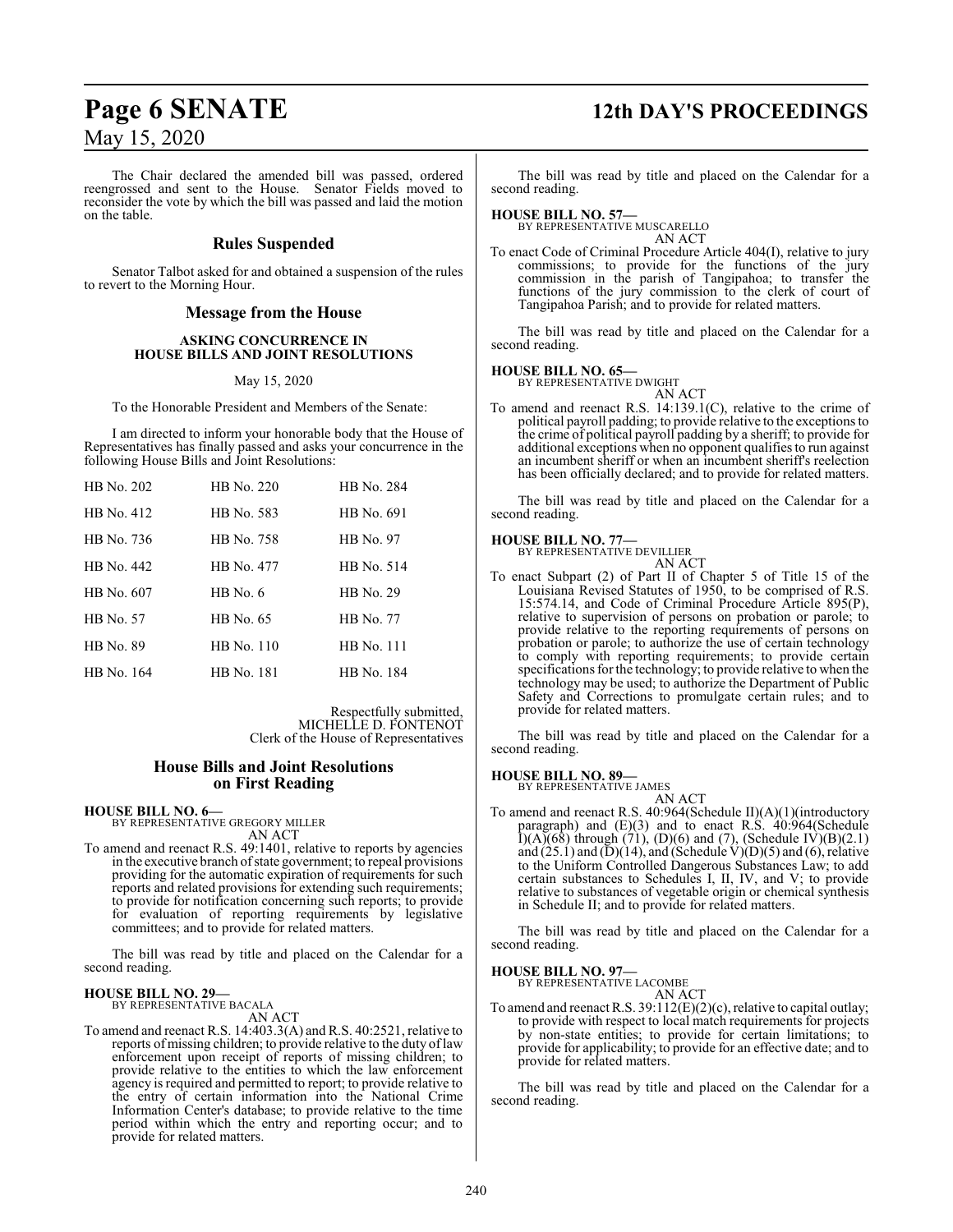# **12th DAY'S PROCEEDINGS Page 7 SENATE**

# May 15, 2020

**HOUSE BILL NO. 110—**

BY REPRESENTATIVE GREGORY MILLER AN ACT

To amend and reenact R.S. 18:1408, relative to actions objecting to candidacy and contesting elections; to provide relative to the notification of the defendant in such an action; and to provide for related matters.

The bill was read by title and placed on the Calendar for a second reading.

**HOUSE BILL NO. 111—** BY REPRESENTATIVES DESHOTEL AND HARRIS AN ACT

To authorize and provide for the transfer of certain public property; to authorize the exchange of certain public property in Avoyelles Parish; to provide for the property description; to provide for reservation of mineral rights; to provide terms and conditions; to provide an effective date; and to provide for related matters.

The bill was read by title and placed on the Calendar for a second reading.

#### **HOUSE BILL NO. 164—** BY REPRESENTATIVE DAVIS

AN ACT

To amend and reenact R.S. 40:1133.14(B)(introductory paragraph) and (2), (C), and (E),  $1135.3(C)(1)(c)$ , and  $1135.8(C)(4)(f)$ , relative to emergency medical services; to provide for duties of emergency medical personnel in certain situations in which the life of a patient is threatened; to provide for protocols for rendering emergency medical services in such situations; to provide for approval of such protocols by emergency medical services medical directors; to provide relative to requirements for licensure as an ambulance provider; to provide relative to requirements for licensure as an air ambulance service; and to provide for related matters.

The bill was read by title and placed on the Calendar for a second reading.

#### **HOUSE BILL NO. 181—** BY REPRESENTATIVE RISER

AN ACT

To amend and reenact R.S. 30:961(E), relative to cooperative endeavor agreements for the withdrawal of surface water; to extend the time for entering cooperative endeavor agreements for withdrawal of surface water; to provide for terms, conditions, and requirements; and to provide for related matters.

The bill was read by title and placed on the Calendar for a second reading.

# **HOUSE BILL NO. 184—** BY REPRESENTATIVE VILLIO

AN ACT

To authorize and provide for the lease of certain state property; to authorize the lease of certain state property in the city of Kenner, in Jefferson Parish; to provide for the property description; to provide for reservation of mineral rights; to provide terms and conditions; to provide an effective date; and to provide for related matters.

The bill was read by title and placed on the Calendar for a second reading.

#### **HOUSE BILL NO. 202—** BY REPRESENTATIVE HORTON

AN ACT

To amend and reenact R.S. 47:1525(B)(1)(introductory paragraph) and (E) and to enact R.S.  $47:1525(B)(1)(i)$ , (j), and (k), relative to the Louisiana Tax Institute; to provide that the reports, studies, and recommended publications of the Louisiana Tax Institute are distributed through the Department of Revenue

instead of the Department of State; to provide for the membership of the institute; and to provide for related matters.

The bill was read by title and placed on the Calendar for a second reading.

**HOUSE BILL NO. 220—** BY REPRESENTATIVE MIKE JOHNSON AN ACT

To amend and reenact R.S. 37:2162(J), relative to civil proceedings initiated by the state licensing board for contractors; to remove venue restrictions; to provide for jurisdiction; and to provide for related matters.

The bill was read by title and placed on the Calendar for a second reading.

#### **HOUSE BILL NO. 284—**

BY REPRESENTATIVE DAVIS

AN ACT To amend and reenact R.S. 6:2(2), 452, and 532(6) and to enact R.S. 6:453 and 454, relative to financial institutions; to provide for loan production offices; to provide for deposit production offices; to provide definitions; to require written notification; to provide for objections; to provide for powers of the commissioner; to provide for rules and regulations; to provide for permissible activity; to provide for compliance; to provide for combined offices; to provide for electronic financial terminals; and to provide for related matters.

The bill was read by title and placed on the Calendar for a second reading.

# **HOUSE BILL NO. 412—** BY REPRESENTATIVE ZERINGUE

AN ACT

To amend and reenact R.S. 39:100.31(B) and to enact R.S. 39:100.31(C), relative to the State Emergency Response Fund; to provide for authorized uses of monies in the fund; to provide for legislative intent with respect to prior Acts of the legislature; and to provide for related matters.

The bill was read by title and placed on the Calendar for a second reading.

#### **HOUSE BILL NO. 442—**

BY REPRESENTATIVE MCFARLAND AN ACT

To amend and reenact R.S. 32:387(C)(3)(d)(ii)(bb) and (cc), relative to timber harvest season permits; to modify the total excess gross axle weight authorized for vehicles owned or operated by a permittee; to designate a maximum speed limit authorized on the public highways of this state; and to provide for related matters.

The bill was read by title and placed on the Calendar for a second reading.

#### **HOUSE BILL NO. 477—**

BY REPRESENTATIVE IVEY AN ACT

To enact R.S. 39:199.1, relative to technology procurement; to authorize alternative procedures for procurement of certain technology; to provide limitations and requirements; to provide relative to the duties and authority of the Joint Legislative Committee on Technology and Cybersecurity and the Joint Legislative Committee on the Budget; and to provide for related matters.

The bill was read by title and placed on the Calendar for a second reading.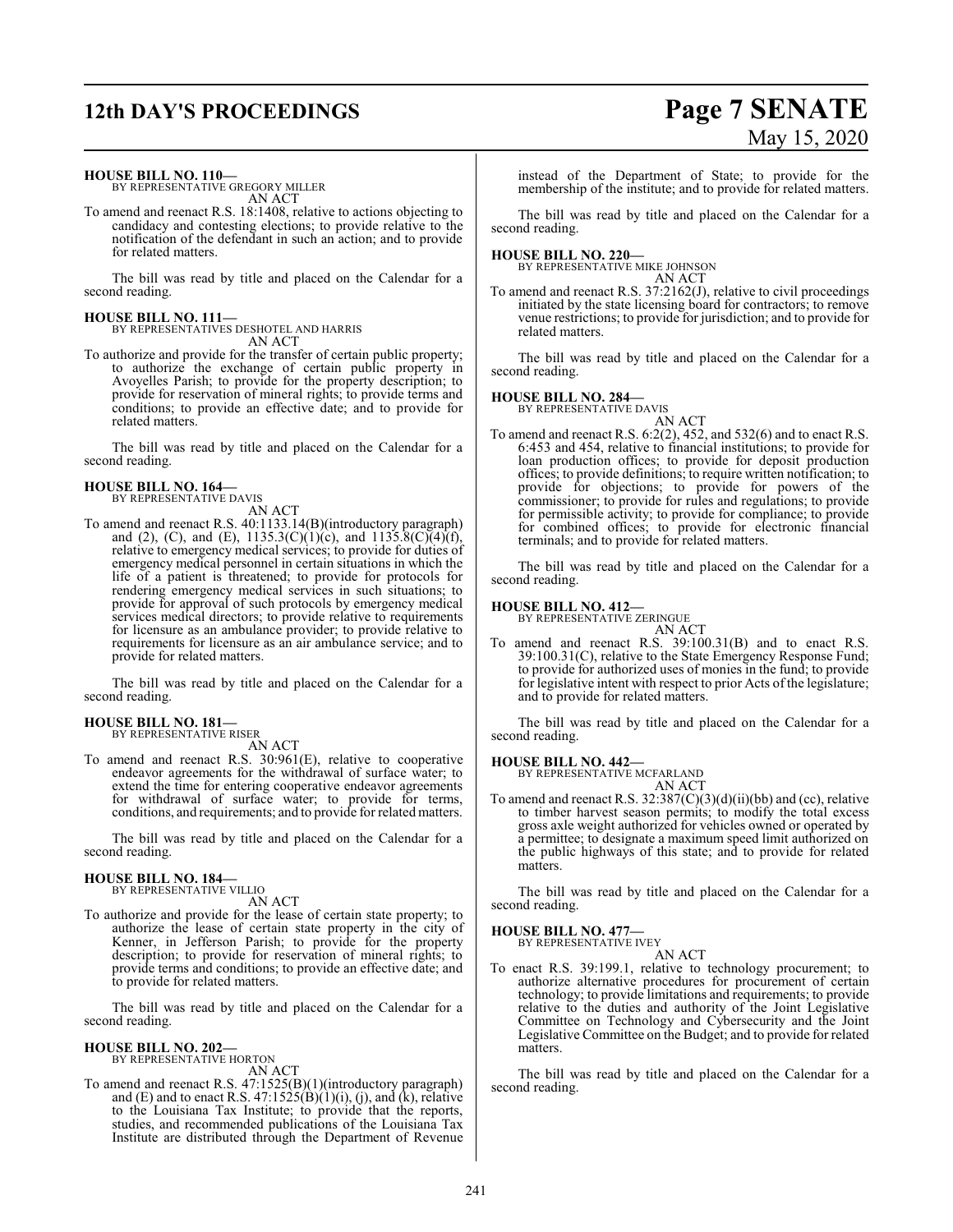#### **HOUSE BILL NO. 514—**

BY REPRESENTATIVE WILLARD AN ACT

To amend and reenact R.S. 32:1(4), (38), (40), and (41) and 203(C) and to enact R.S. 32:1(95) and 204 through 204.4, relative to electric-assisted bicycles; to provide for definitions; to provide for the operation, rights, requirements, and restrictions applicable to electric-assisted bicycles; and to provide for related matters.

The bill was read by title and placed on the Calendar for a second reading.

#### **HOUSE BILL NO. 583—** BY REPRESENTATIVE MINCEY

AN ACT

To amend and reenact R.S. 9:2347(M), relative to public trusts; to provide with respect to the approval of certain authorized public functions or purposes; to require the approval of certain governing authorities under certain circumstances; to provide for certain requirements; and to provide for related matters.

The bill was read by title and placed on the Calendar for a second reading.

#### **HOUSE BILL NO. 607—** BY REPRESENTATIVE HODGES

AN ACT

To amend and reenact R.S. 32:431.1(E)(2) and (3), relative to documentation ofschool attendance for a minor's application for certain driver's licenses; to authorize the presentation of documentation of school attendance by a minor's parents or legal guardians; to provide for the documentation evidencing the requirements for an emancipated minor; and to provide for related matters.

The bill was read by title and placed on the Calendar for a second reading.

#### **HOUSE BILL NO. 691—** BY REPRESENTATIVE LYONS

AN ACT

To reenact R.S. 30:2551 and 2552(A) and (C), to amend and reenact R.S. 30:2552(B) and Section 22 of Act No. 612 of the 2018 Regular Session, and to repeal R.S. 30:2552(A), (B), and (C) as amended by Section 9 of Act No. 612 of the 2018 Regular Session, relative to brownfields cleanup and redevelopment; to reinstate the Brownfields Cleanup Revolving Loan Fund and program; to provide an effective date; and to provide for related matters.

The bill was read by title and placed on the Calendar for a second reading.

# **HOUSE BILL NO. 736—** BY REPRESENTATIVE GARY CARTER

AN ACT

To amend and reenact R.S. 47:2132(A), relative to statutory impositions; to authorize refunds of statutory impositions under certain circumstances; to provide for certain requirements and limitations; to provide for applicability; to provide for an effective date; and to provide for related matters.

The bill was read by title and placed on the Calendar for a second reading.

#### **HOUSE BILL NO. 758—**

BY REPRESENTATIVE ZERINGUE AN ACT

To amend and reenact R.S. 38:2191(C), relative to payment of obligations arising under public contracts; to provide for limited waiver by contract of certain provisions governing payments under contract; and to provide for related matters.

The bill was read by title and placed on the Calendar for a second reading.

## **Page 8 SENATE 12th DAY'S PROCEEDINGS**

#### **Reports of Committees**

The following reports of committees were received and read:

#### **REPORT OF COMMITTEE ON**

### **NATURAL RESOURCES**

Senator Bob Hensgens, Chairman on behalf of the Committee on Natural Resources, submitted the following report:

May 15, 2020

To the President and Members of the Senate:

I am directed by your Committee on Natural Resources to submit the following report:

**SENATE BILL NO. 440—** BY SENATOR FESI

AN ACT

To amend and reenact R.S. 49:214.36(E), the introductory paragraph of R.S. 49:214.36(J) and  $(J)(1)$ , and  $(2)$ , relative to the Coastal Zone Management Program; to provide for enforcement actions; to provide for the imposition of civil liability, the assessment of damages, and court orders; to provide for distribution of monies collected; and to provide for related matters.

Reported with amendments.

Respectfully submitted, BOB HENSGENS Chairman

#### **Senate Bills and Joint Resolutions on Second Reading Just Reported by Committees**

Senator Hensgens asked for and obtained a suspension of the rules to take up Senate Bills and Joint Resolutions just reported by Committees.

**SENATE BILL NO. 440—** BY SENATORS FESI AND ALLAIN

AN ACT

To amend and reenact R.S. 49:214.36(E), the introductory paragraph of R.S. 49:214.36(J) and  $(J)(1)$ , and  $(2)$ , relative to the Coastal Zone Management Program; to provide for enforcement actions; to provide for the imposition of civil liability, the assessment of damages, and court orders; to provide for distribution of monies collected; and to provide for related matters.

Reported with amendments by the Committee on Natural Resources.

#### **SENATE COMMITTEE AMENDMENTS**

Amendments proposed by Senate Committee on Natural Resources to Original Senate Bill No. 440 by Senator Fesi

AMENDMENT NO. 1

On page 1, line 2, after "49:214.36(E)" delete the remainder of the line and at the beginning of line 3, delete "and (J)(1), and (2)" and insert "and (J)"

AMENDMENT NO. 2

On page 1, line 5, after "collected;" insert "to provide for the use of funds;"

#### AMENDMENT NO. 3

On page 1, line 8, after "49:214.36(E)" delete the remainder of the line and at the beginning of line 9, delete  $" (J)(1)$ , and  $(2)"$  and insert "and (J)"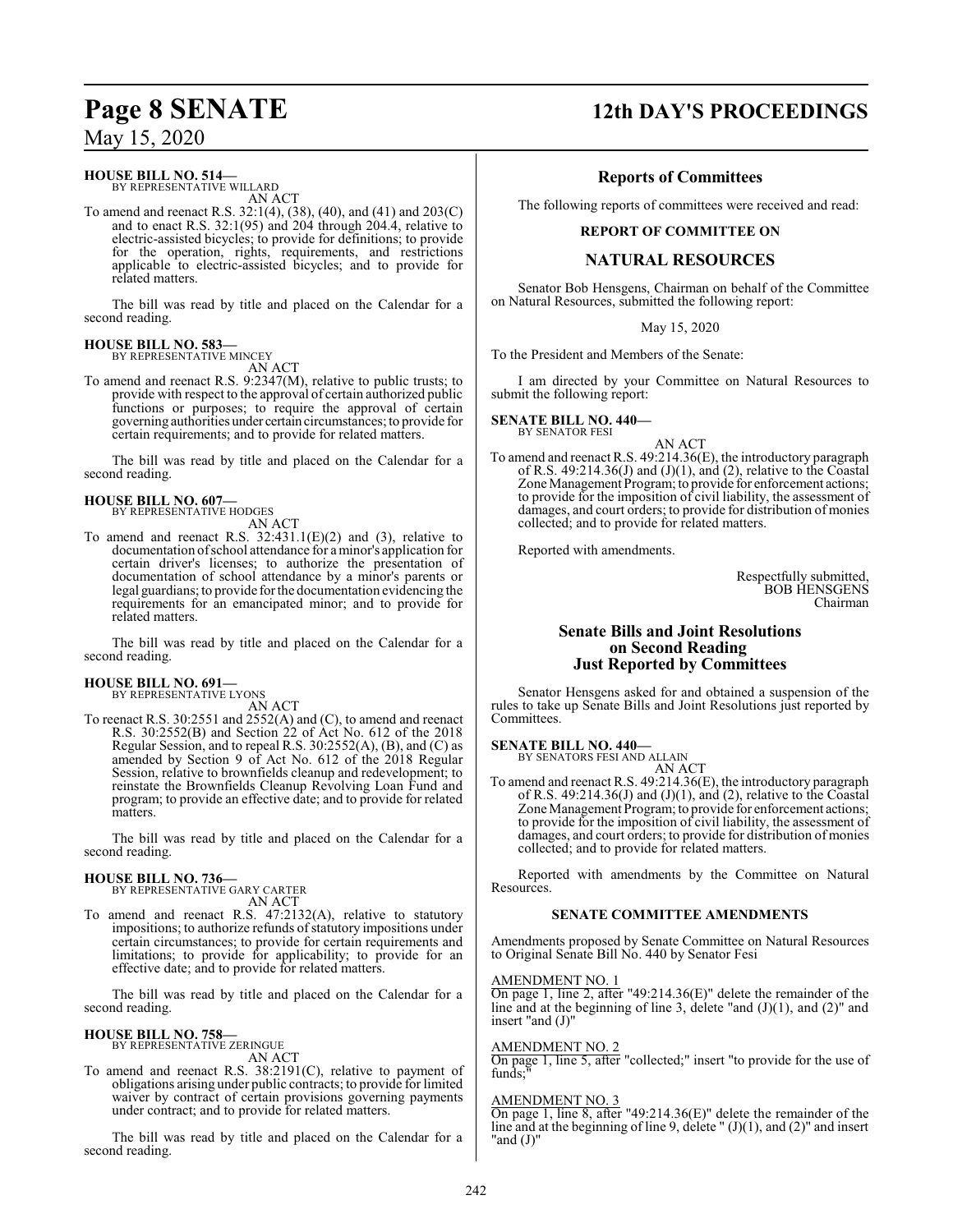# **12th DAY'S PROCEEDINGS Page 9 SENATE**

# May 15, 2020

#### AMENDMENT NO. 4

On page 2, delete lines 5 through 24 in their entirety and insert the following:

"J. The monies collected by the state **received** under the provisions of this Section shall be deposited as follows:

(1) The monies collected by the secretary **or the attorney general** for violations relating to use of state concern shall be used for the following purposes only in the proportions stated:

(a) Fifty percent of the monies collected shall be used to reimburse the Department of Natural Resources for the cost of enforcing the provisions ofthis Subpart, and shall be deposited in the Coastal Resources Trust Fund, as provided in R.S. 49:214.40.

(b) Twenty-five percent of the monies collected shall be placed in local government mitigation banks established in accordance with R.S. 49:214.41 and the rules and regulations adopted thereunder **a restricted fund administered by the parish governing authority of the parish or parishes in which the adverse impact related to the use is located. Such funds shall only be used for projects consistent with Paragraph (O)(2) of this Section within or for the benefit of areas within the geographic borders of that parish**.

(c) Twenty-five percent of the monies collected shall be placed in the Wetlands Conservation and Restoration Fund established in Article VII, Section 10.2 of the Constitution of Louisiana **Coastal Protection and Restoration Fund established in Article VII, Section 10.2 of the Constitution of Louisiana and used consistent with Paragraph (O)(2) of this Section**.

(2) The monies collected by the secretary**, the attorney general, an appropriate district attorney, or a local government with an approved program** for violations relating to a use of local concern shall be placed in local government mitigation banks established in accordancewithR.S. 49:214.41 and the rules and regulations adopted thereunder. Each local government's mitigation bank shall be credited one hundred percent of the monies collected for violations relating to a use of local concern occurring within its geographic borders, except that for violations occurring within the geographic borders of two or more local governments the monies shall be divided on a pro rata basis and deposited accordingly in the local government's mitigation banks. In the event there is no local government mitigation bank in the parish in which the adverse impact is located, the monies shall be deposited in the Wetlands Conservation and Restoration Fund established in Article VII, Section 10.2 of the Constitution of Louisiana, and can **a restricted fund administered by the parish governing authority of the parish or parishes in which the adverse impact related to the use is located. Such funds shall** only be used for mitigation projects **consistent with Paragraph (O)(2) of this Section** within **or for the benefit of areas within** the geographic borders of that local government.

**(3) Notwithstanding any provision of this Section to the contrary, any monies received under Subsection E of this Section in settlement or by final judgment for assessed damages, restoration costs, actual restoration of areas disturbed, or reasonable and proper sanctions or any monies received under Subsection D of this Section in settlement or by final judgment shall be distributed based on the type of use of the coastal zone involved in the action as follows:**

**(a) For uses of state concern the monies shall be used consistent with Paragraph (O)(2) of this Section and shall be deposited as follows:**

**(i) Fifty percent of the monies collected shall be placed into the Coastal Protection and Restoration Fund.**

**(ii) Twenty-five percent of the monies collected shall be placed into a restricted fund administered by the parish governing authority of the parish or parishes in which the adverse impact related to the use is located. Such funds shall only be used for projects selected by the local governing authority. Unless otherwise prohibited by law, preferences may be given to local contractors for project planning, implementation for such selected projects.**

**(iii) The remaining twenty-five percent of the monies collected shall be placed into the Coastal Protection and Restoration Fund to be used to match funding for projects selectedby local governing authorities pursuant to Subparagraph (ii) of this Paragraph and that are approved in coastal master plan developed in accordance with R.S. 49:214.5.3. The match**

**funding provided for in this Subparagraph shall be at a minimum dollar for dollar match. The Coastal Protection and Restoration Authority shall promulgate rules and regulations in accordance with the Administrative Procedure Act in order to provide for submission and approval of plans, projects, policies or programs for funding under this Item.**

**(b) For uses of local concern, all of the monies collected shall be deposited into a restricted fund administered by the parish governing authority of the parish or parishes in which the adverse impact related to the use is located. Such funds shall only be used for projects selected by the local governing authority that are consistent with Paragraph (O)(2) of this Section.**"

On motion of Senator Hensgens, the committee amendment was adopted. The amended bill was read by title, ordered engrossed and passed to a third reading.

#### **Privileged Report of the Committee on Senate and Governmental Affairs**

#### **ENROLLMENTS**

Senator Hewitt, Chairman on behalf of the Committee on Senate and Governmental Affairs, submitted the following report:

#### May 15, 2020

To the President and Members of the Senate:

I am directed by your Committee on Senate and Governmental Affairs to submit the following report:

The following Senate Concurrent Resolutions have been properly enrolled:

**SENATE CONCURRENT RESOLUTION NO. 53—**<br>BY SENATORS ALLAIN, ABRAHAM, BARROW, BERNARD, BY SENATORS ALLAIN, ABRAHAM, BARROW, BERNARD, BOUDREAUX, BOUIE, CARTER, CATHEY, CLOUD, CONNICK, CORTEZ, FESI, FIELDS, FOIL, HARRIS, HENRY, HENSGENS, HEWITT, JACKSON,<br>JOHNS, LAMBERT, LUNEAU, MCMATH, MILLIGAN, FRED MILLS,<br>ROBERT MILLS, MIZELL, MORRIS, PEACOCK, PETERSON, POPE,<br>PRICE, REESE, SMITH, TALBOT, TARVER, WARD, WHITE AN

#### A CONCURRENT RESOLUTION

To express the sincere condolences of the Legislature of Louisiana upon the death of the Honorable Dudley Anthony "Butch" Gautreaux Jr., renowned public servant, beloved gentleman, and a former member of both the Louisiana House of Representatives and the Louisiana Senate, and to celebrate his service and devotion to the law and the welfare of the people of the state of Louisiana.

SENATE CONCURRENT RESOLUTION NO. 58<br>BY SENATORS CORTEZ, ABRAHAM, ALLAIN, BARROW, BERNARD,<br>BOUDREAUX, BOUIE, CARTER, CATHEY, CLOUD, CONNICK, FESI,<br>FIELDS, FOIL, HARRIS, HENRY, HENSGENS, HEWITT, JOHNS,<br>LAMBERT, LUNEAU, MCMAT A CONCURRENT RESOLUTION

To express the sincere condolences of the Legislature of Louisiana upon the death of Melinda Waller Mangham, educator.

**SENATE CONCURRENT RESOLUTION NO. 60—**<br>BY SENATOR JOHNS AND REPRESENTATIVE DWIGHT<br>A CONCURRENT RESOLUTION

To express the sincere condolences of the Legislature of Louisiana upon the death of Michael "Tubby" Lee Bergeron Sr.

> Respectfully submitted, SHARON W. HEWITT Chairman

The foregoing Senate Concurrent Resolutions were signed by the President of the Senate.